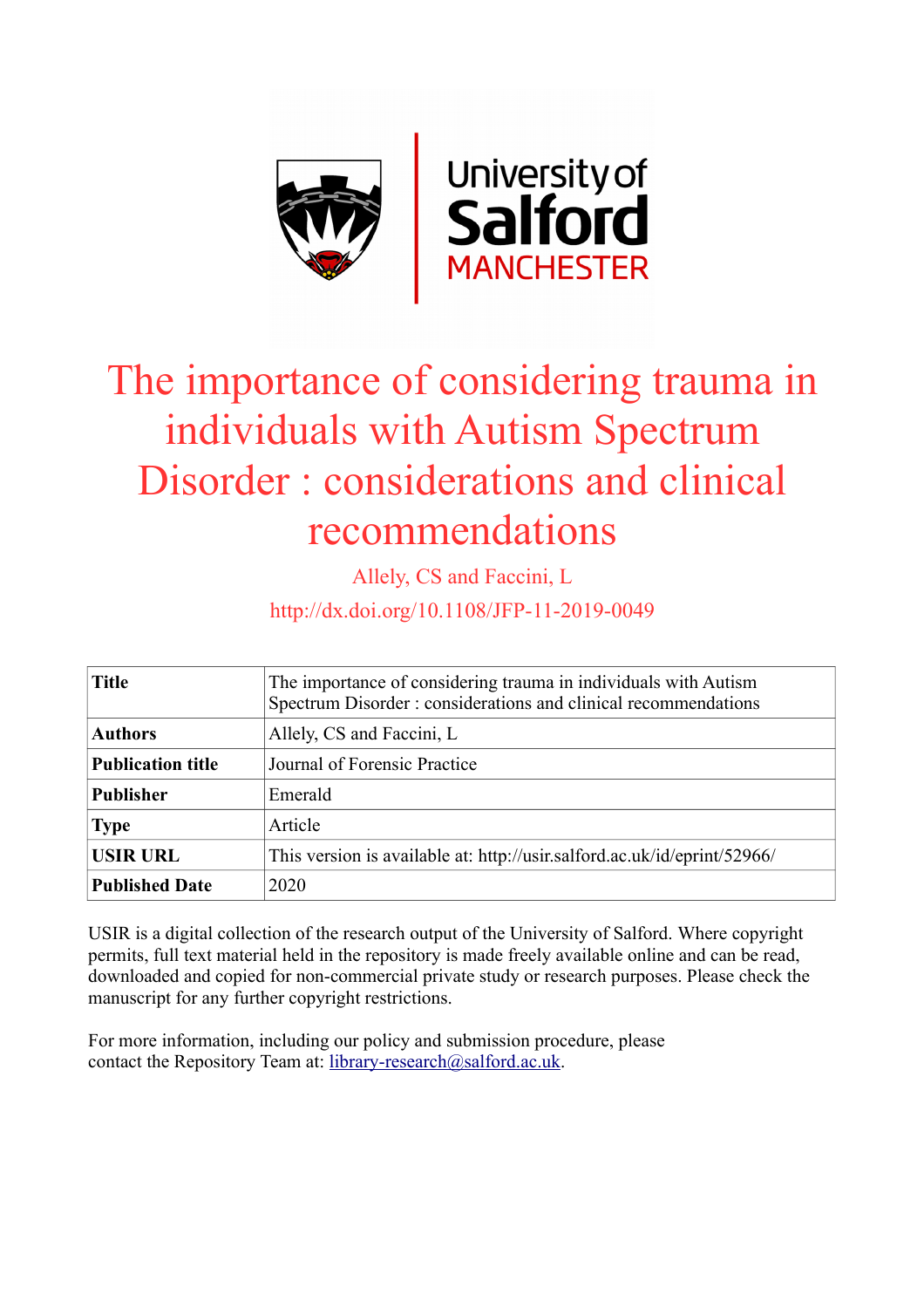# **The Importance of Considering Trauma in Individuals with Autism Spectrum Disorder: Considerations and Clinical Recommendations**

## **Allely, C. S. & Faccini, L.**

Dr Clare S Allely. Reader in Forensic Psychology, School of Health Sciences, University of Salford, Manchester, England and affiliate member of the Gillberg Neuropsychiatry Centre, Sahlgrenska Academy, University of Gothenburg, Gothenburg, Sweden.

Dr Lino Faccini. Licensed Psychologist.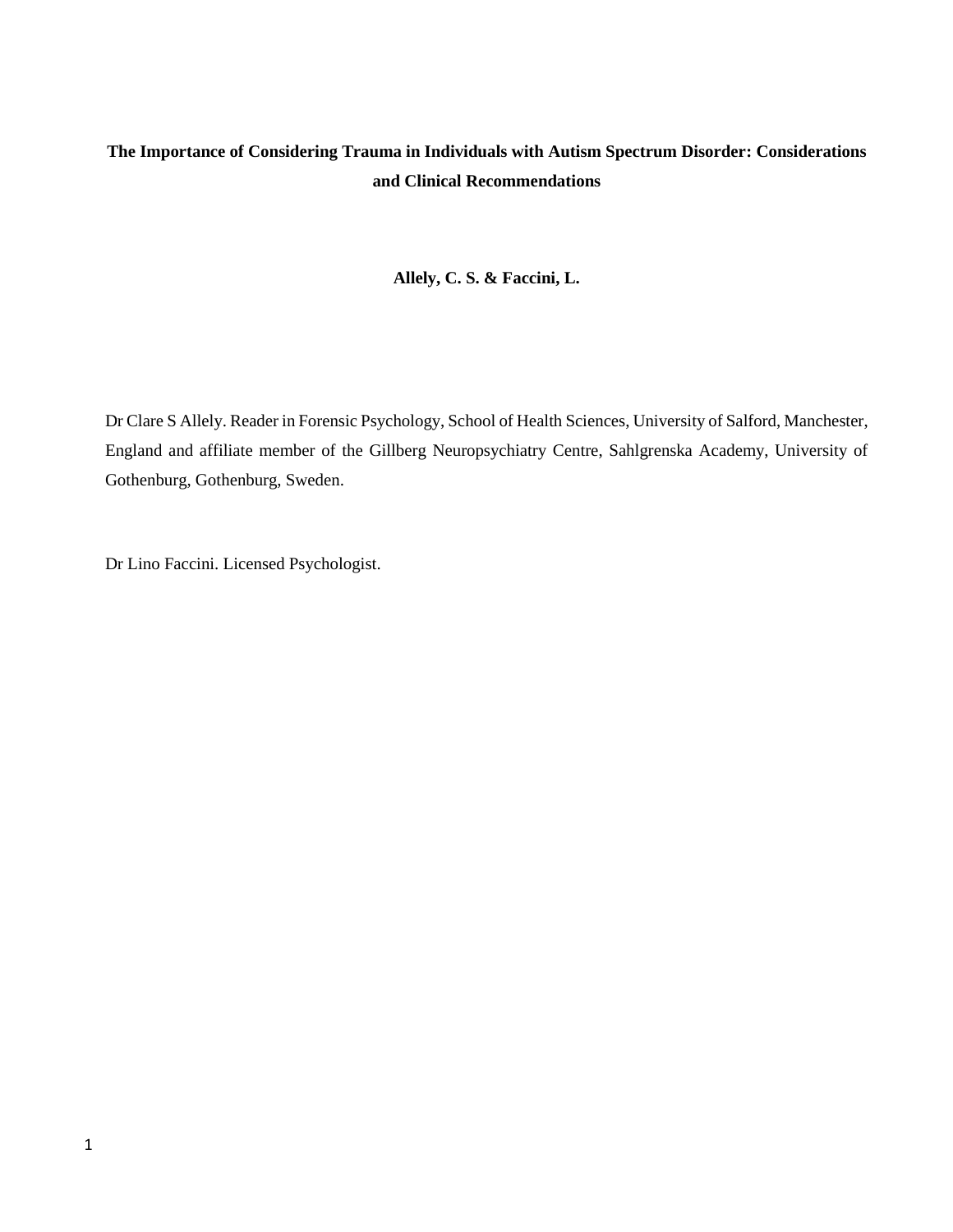Autism spectrum disorder (ASD) is an early onset, pervasive, and lifelong neurodevelopmental disorder which is characterised by impairments in social communication and repetitive, restricted behaviour patterns and atypical response to sensory stimuli (DSM-V, American Psychiatric Association, APA, 2013). To date, only one rigorous study of ASD prevalence in adults has been conducted (Brugha et al., 2011). This investigation, which was conducted in England in 2007, produced an estimate of ASD in 1% in the general population which is consistent which the findings from earlier investigations (e.g., Simonoff, 2012). In the general population, the male–female ratio for ASD prevalence is between 4 and 5:1 (Fombonne, 2009). The fifth edition of The Diagnostic Statistical Manual (DSM-V, American Psychiatric Association, APA, 2013) characterises, what was previously three core areas of impairment, two core areas of impairment in ASD: (1) "persistent deficits in social communication and social interaction" and (2) "restricted, repetitive patterns of behavior, interests, or activities" (APA, 2013). Across individuals, impairment to these two core areas of impairment differs with respect to symptoms and severity of symptoms.

Fuld (2018) recently highlighted findings which suggested that individuals with ASD may be at increased risk for experiencing stressful and traumatic life events compared to neurotypical individuals. For example, adult women with ASD report significant sexual abuse with a prevalence rate 2-3 times higher than their peers (Brown-Levoie, Viecili, & Weiss, 2014). Despite high rates of abuse, low rates of posttraumatic stress disorder (PTSD) have been reported (King, 2010). King (2010) suggested that this discrepancy may be accounted for by an individual with ASD, with cognitive and language difficulties, understanding or expressing what occurred, and/or labelling an experience as trauma. Dell'Osso and colleagues (2016) also identified that the difficulties with understanding how trauma is manifested in ASD may also contribute to the low incident of PTSD being diagnosed. PTSD and other trauma and stressor-related disorders in relation to ASD appears to be a relatively under-researched area (Haruvi-Lamdan, Horesh, & Golan, 2018). There has been limited research into the associations and co-morbidity between the two, especially in adults. Each area has developed independently, with the result that each area has significant bodies of theoretical and clinical knowledge (Haruvi-Lamdan et al., 2018). The challenge involves integrating these different bodies of knowledge when possible, but also identifying and proceeding to address pertinent issues specific to the interaction of trauma and ASD.

#### *Vulnerability factors related to trauma for individuals with ASD*

Studies indicate that, due to a number of vulnerability factors, individuals with ASD may exhibit more severe emotional reactions to traumatic events (e.g., Dell'Osso, Dalle Luche, & Carmassi, 2015; Hoover, 2015). For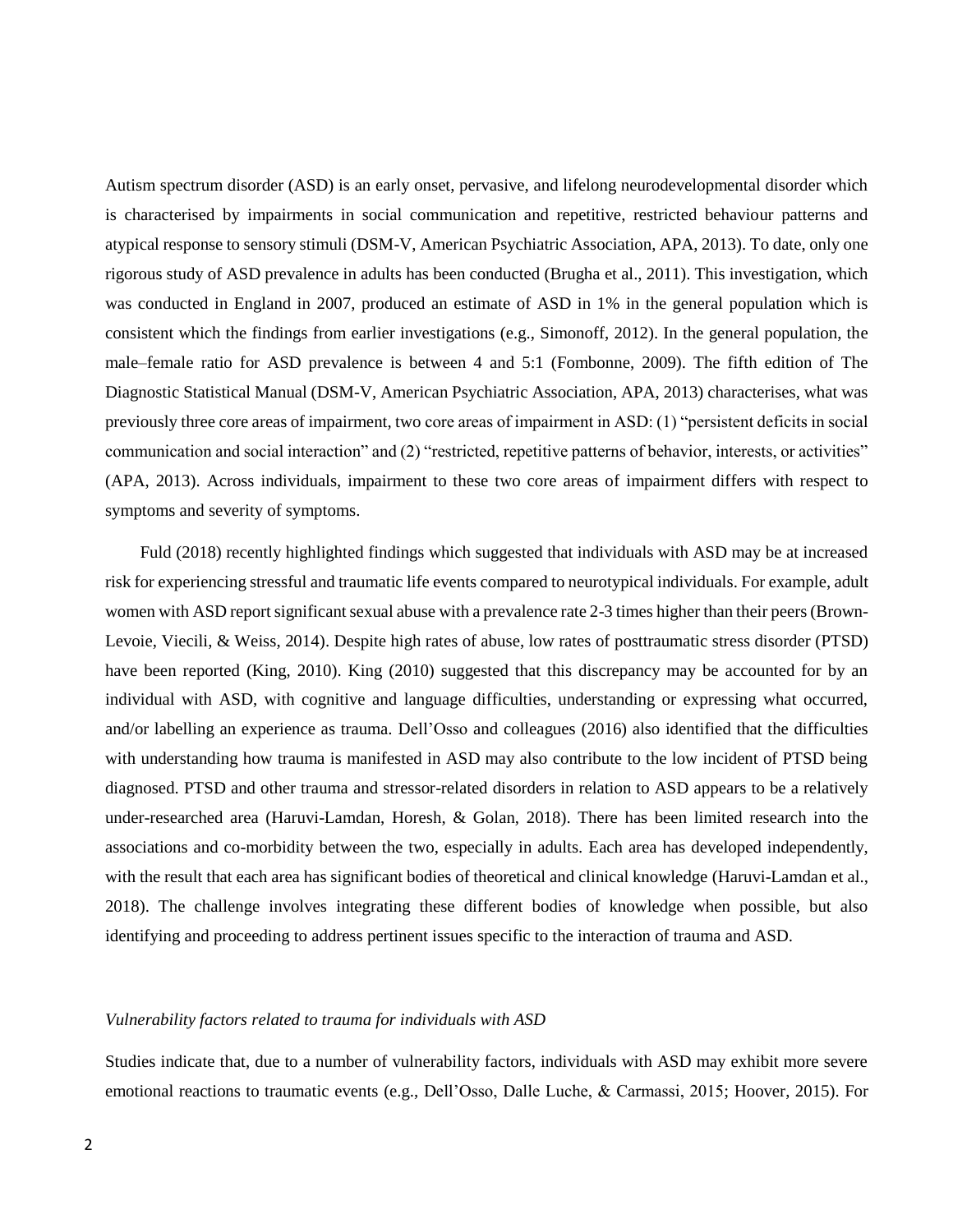instance, they often may lack the social support networks that have been found to be protective following trauma (Estell et al., 2009). Also, there may be a number of ways in which delays in language development may increase posttraumatic symptomatology in some individuals with ASD. For instance, these difficulties may hinder the reporting of the abuse or posttraumatic distress which causes delay to the possibility of receiving treatment/intervention (Cook Jr, Kieffer, Charak, & Leventhal, 1993). Traumatised individuals with ASD may find it particularly challenging to get involved in traditional trauma-focused therapies, because they may involve the verbal retelling of traumatic narratives and emotional expression. This could be the case both in individual therapy and in a group setting which may be socially demanding. For children with ASD this may be difficult or even impossible (Haruvi-Lamdan et al., 2018).

#### *Possible pathways that may link trauma and ASD*

A number of possible different pathways that may link ASD and trauma were recently highlighted by Haruvi-Lamdan, Horesh and Golan (2018). First, ASD may serve as a vulnerability marker for posttraumatic stress disorder (PTSD). It may do this by increasing the risk for exposure to traumatic events (e.g., Taylor & Gotham, 2016; Berg, Shiu, Acharya, Stolbach, & Msall, 2016). Second, once PTSD has appeared it may exacerbate ASD symptoms, for example, through maladaptive coping strategies and reduced help-seeking behaviour. Third, it may be that there exist shared neurobiological mechanisms for PTSD and ASD, including neurological abnormalities associated with both disorders, as well as cognitive and behavioural mechanisms, including increased rumination, cognitive rigidity, avoidance, anger, and aggression. Along similar lines, Im (2016) suggested that individuals with ASD may "possess sensitized prefrontal-cortical-limbic networks that are overloaded in the face of trauma, leading to unchecked limbic output that produces violent behaviour, and/or cognitive dysfunction (including deficits in theory of mind, central coherence, and executive function) that impacts trauma processing in ways that portend violence" (Im, 2016, pp. 184).

#### *Symptoms of trauma may go unrecognised in individuals with ASD*

There is an increasing number of studies which have indicated that stressful and traumatic life events are an underlying risk factor for the vast majority of the comorbid psychopathologies which have been found to be most common in individuals with ASD (Mannion, Brahm, & Leader, 2014). Moreover, exposure to stressful and potentially traumatic events may be exhibited as symptoms of aggression, concentration difficulties, social isolation, increased relational difficulties, regression in daily living skills, and an increase in the levels of repetitive or stereotypic behaviour (e.g., Bishop‐Fitzpatrick, Mazefsky, Minshew, & Eack, 2015). Because a lot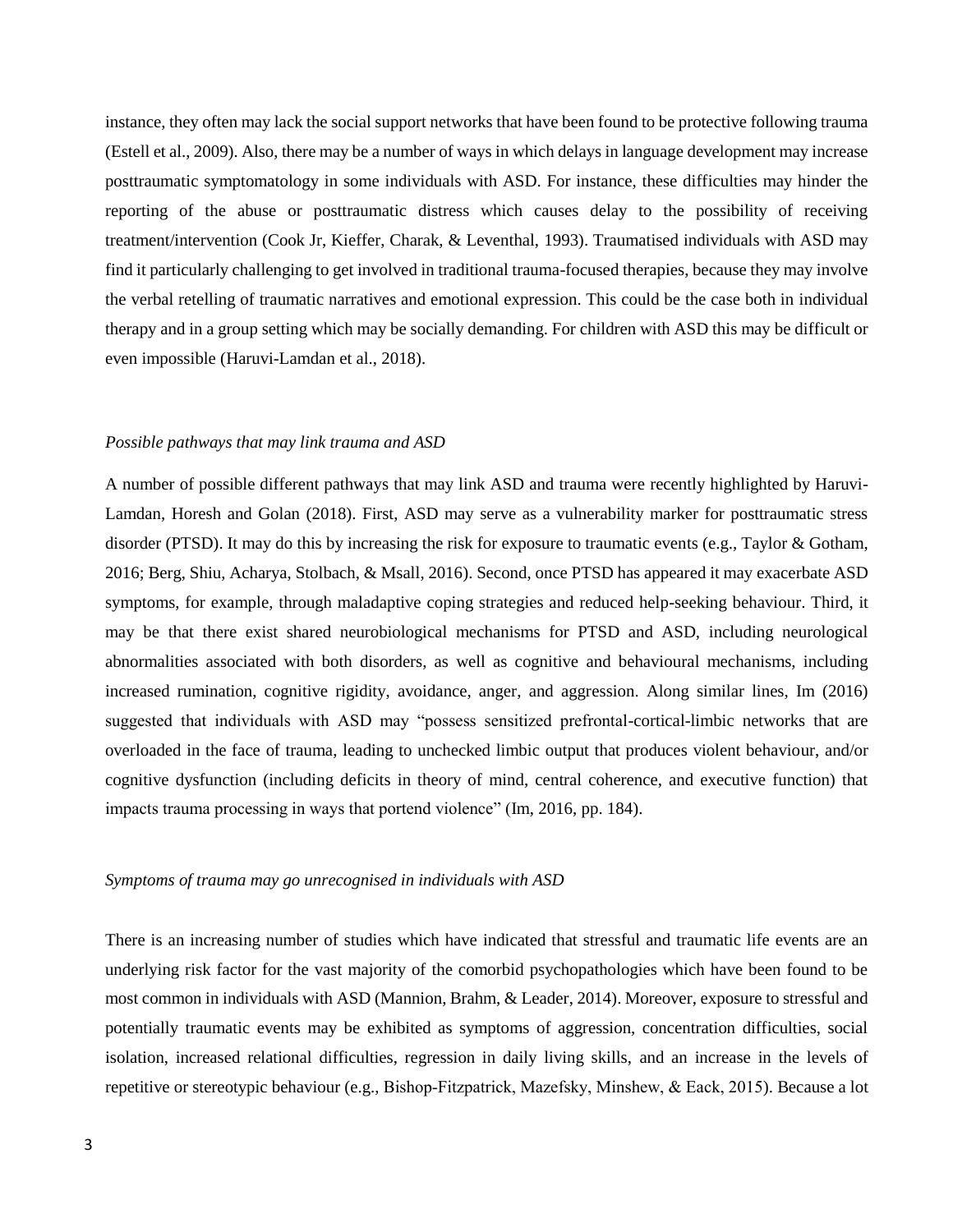of these symptoms are commonly associated with ASD, professionals may assess them as part of the ASD diagnosis. Thus, the stress and/or trauma underlying these symptoms remains unidentified and untreated (Kerns, Newschaffer, & Berkowitz, 2015). Therefore, it is important that clinical professionals are aware of this when carrying out assessments, functional assessments and also when they are engaging in case consultations, and contributing to treatment and treatment planning.

#### *The unique posttraumatic clinical picture in individuals with ASD*

There is evidence which indicates that, when compared with typically developing individuals, individuals with ASD may exhibit symptoms of traumatic stress in a 'distinct manner' (Haruvi-Lamdan et al., 2018). The literature regarding trauma and adults with ASD primarily involves case reports that present varying post-trauma symptoms. For instance, Weiss and Lunsky (2010) presented the case of an adult in her mid-30s with Asperger's Syndrome. Post trauma exposure resulted in such symptoms as intrusive memories and flashbacks, often feeling angry and trapped, trying to put it out of her mind, and having intense distress to trauma reminders. Kosatka and Ona (2014) reported on a case of a 21-year-old with asperger's syndrome who also presented with the avoidance of strangers, difficulties sleeping and anhedonia. Carrigan and Allez (2017) used both a clinician assessment and the 26 year old's self-report and identified such PTSD symptoms including having arguments with parents, angry outbursts and reduced time spent outside the house in the community due to feeling threatened, a belief that people are out to get him and not to be trusted, blaming himself for trauma, difficulties falling and staying asleep, remaining alert for threats, avoiding the location where the attack happened, suppressing trauma memories and flashbacks, and concerns that the trauma symptoms were a sign of madness.

# *The need for the development of validated clinical tools to identify and assess traumatic and stressful life events in individuals with ASD: A suggested approach in identifying trauma and assessing changes in functioning*

There is a need for validated clinical tools to identify and examine traumatic and stressful life events in adults with ASD. The assessment scales which have been used in the research studies on ASD and trauma (Mehtar & Mukaddes, 2011; Taylor & Gotham, 2016) could prove to be particularly useful clinical tools to support clinicians and other professionals when conducting trauma focused assessments with individuals with ASD (Fuld, 2018). An additional benefit of using this approach would be to help identify traumatic experiences, and especially abusive experiences, so that proper follow up forensic and criminal investigations can occur. For these reasons, it may be appropriate for examiners to have to *rule out the occurrences of traumatic stressors* when evaluating individuals with an ASD and have to actively seek information that would rule out these experiences, rather than the usual practice of ruling them in during clinical and forensic evaluations. Kerns and colleagues (2015) highlight the need to address the lack of appropriate and valid measures for this population. For instance,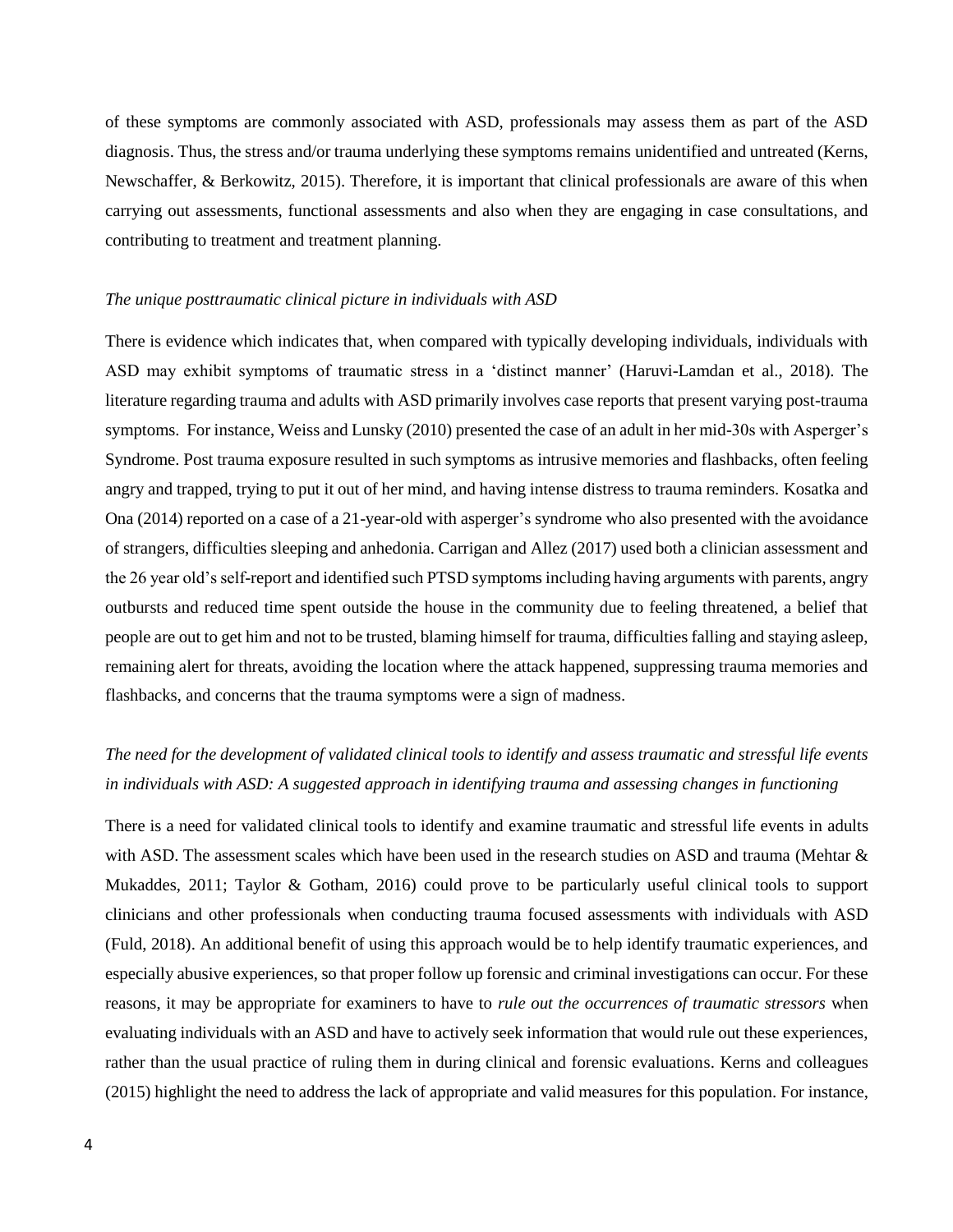Mehtar and Mukaddes (2011) developed, what they called, the Trauma Symptoms Investigation Form in Autistic Spectrum Disorders (TIF-ASD, see Mehtar & Mukaddes, 2011), which examines changes in verbal communication, behavioural problems, stereotypical and ritualistic behaviours, self-care skills, and vegetative symptoms. The aim of this form is to examine the effect of traumatic events on core symptoms of ASD as well as other associated behavioural features. It assesses the course of symptoms in five separate categories in the following six months period of trauma exposure. The form is completed based on parents' feedback and retrospective analysis of records of those with a positive history of trauma. The ASD-TIF comprises of five separate categories and 20 items scored on a three level rating system, namely, 'increase', 'decrease' and 'no change'. The items cover: social and communication skills (eye contact, response to calling name, interaction with surrounding, imitation skills, sharing with people, peers relationship, and verbal communication: echolalia, perseveration and neologism; items: 1–4, 6, and 7), behavioural problems (aggressiveness, anger bursts, mood changes, agitation, distractibility, apathy, self/others' harm and destructive behaviour, activity level, and incompatibility; items 5, 8, and 13–17), stereotypical and ritualistic behaviours (stereotypic movements, rituals, obsessions, resistance to change; items: 9–12), self-care skills (enuresis, encopresis; item: 20), and vegetative symptoms (appetite, sleep; items: 18 and 19). Future research studies could examine the reliability and validity of this new measure for use in the forensic and clinical setting.

Clinical experience involving work with adult males with ASD (and average IQ and mild adaptive deficits), who are in secure facilities due to violence, suggests that the procedure recommended by the Diagnostic Manual-Intellectual Disability (DM-ID, Fletcher, Loschen, Stavrakaki, & First, 2007) can be utilised when identifying, investigating and understanding trauma in adults with ASD. The DM-ID guidelines recommend first identifying traumatic events, followed by assessing changes in functioning after exposure to these events; this procedure was also suggested by Kerns, Newsschaffer and Berkowitz (2015) and Stavropoulos, Bolourian and Blacher (2018) rather than "the presence or absence of symptoms in isolation" when examining PTSD and ASD (pp.8) in children. Subsequently, clinical presentations for symptoms consistent with the re-experiencing, avoidance, and arousal should be considered and evaluated. Due to the absence of specific guidelines for assessing trauma in individuals with an ASD, clinical experience suggests that the approach recommended by DM-ID may be a starting point for clinicians.

It is important to highlight that, while the use of tools is helpful, it is important that they are used together with good clinical judgment. Future research studies could examine the reliability and validity of this new measure for use in the forensic and clinical setting.

#### **Conclusion**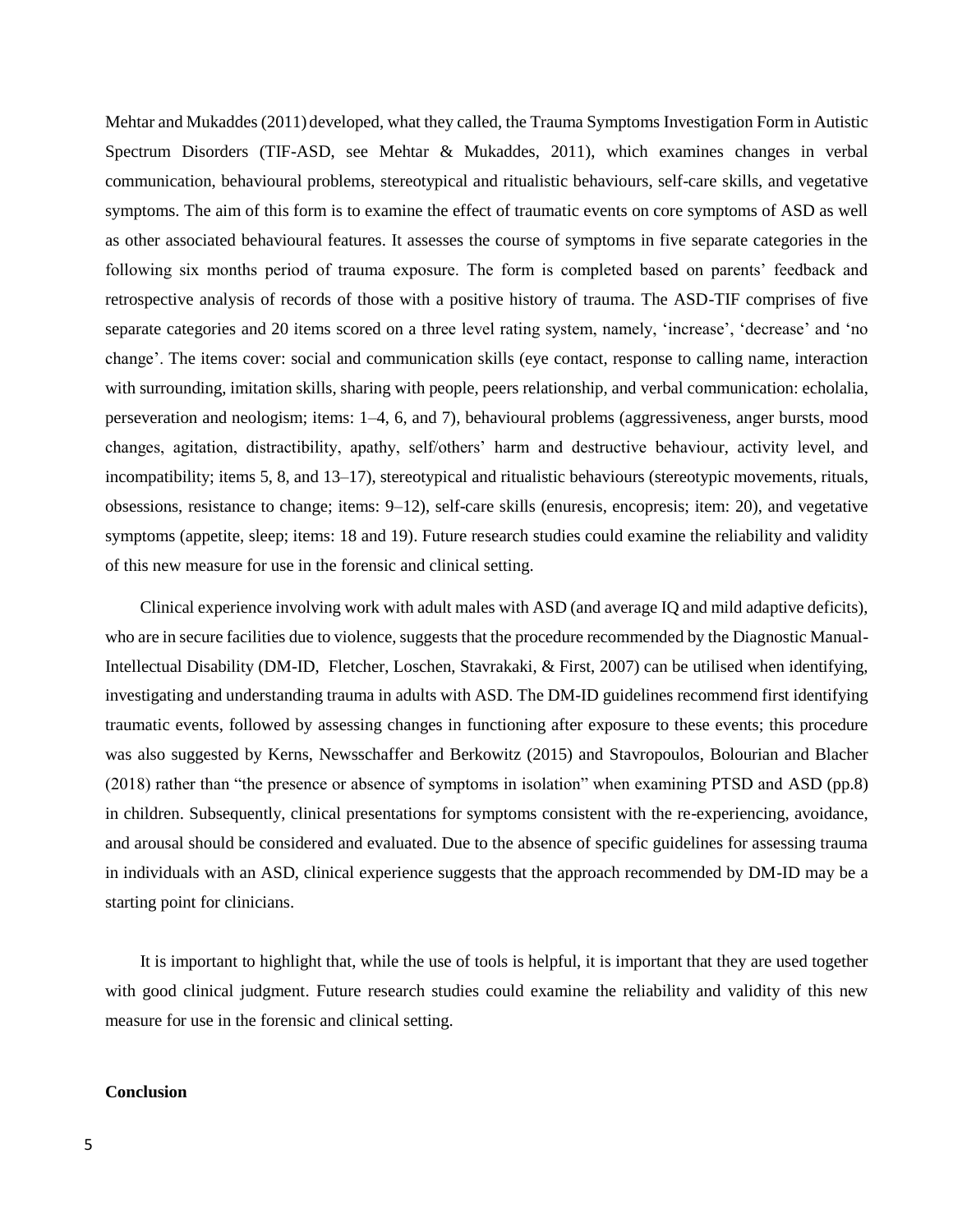It has been presented that clinical experience with the procedure advocated by the DM-ID for use in identification of traumas and abuse, and the resultant changes in functioning for adults with an Intellectual Disability, could also be used for adults with an ASD. This guideline addresses two of three essential areas, namely how traumas can be better identified, and subsequent to their identification, how changes in functioning can be assessed, rather than just the more typical identification or absence of current symptoms. Additionally, this guideline may also improve the reporting of abuse and trauma, especially if clinicians seek to rule out trauma, as opposed to the more traditional approach to rule it in, due to the substantial abuse that occurs with individuals with ASD and its under-identification. Addressing how trauma manifests in adults with ASD presents with a more current substantial challenge. There is an urgent need for further research exploring the association between trauma and ASD. Future research is needed to investigate the potentially unique perception of traumatic events (most notably from the social domain) in people with ASD (Haruvi-Lamdan et al., 2018) and also explore the possibility and ways in which individuals with ASD may manifest symptoms of traumatic stress in a distinct manner compared to typically developing individuals and the traditional diagnostic criteria for PTSD (Kerns, Newschaffer, & Berkowitz, 2015). This is critical to the identification of trauma in individuals with ASD and further our understanding of posttraumatic clinical picture in individuals with ASD to understand whether there are unique symptom profiles among this population and subsequently help inform appropriate treatment strategies and support (Haruvi-Lamdan et al., 2018). Additionally, it would be helpful to identify when trauma(s) are experienced if appropriate adaptive and even increases in functioning (i.e., resilience after trauma) occurs, and if factors associated with resilience to PTSD for neuro-typical individuals also occurs for adults with ASD.

Research regarding resilience after trauma currently is a neglected area of research for individuals with an ASD. As highlighted by Kerns and colleagues, there remains a number of research questions which require investigation. For instance, research looking at the impact of traumatic events on the short and long-term functioning of individuals with ASD. Also, another line of investigation would be exploring how the acute and prolonged symptoms of trauma are exhibited in individuals with ASD and also how these symptoms interact with key features of ASD to impact on and influence learning and development (Kerns et al., 2015). Lastly, Kerns and colleagues (2015) have recommended that this research should be directly informed by individuals with ASD, their families and supporters. As emphasised recently by Haruvi-Lamdan and colleagues (2018), to date, there is no intervention programme which focuses on targeting PTSD-ASD co-morbidity. As this paper emphasises, there is a real need to address this. Research to date indicates that because of the symptom overlaps between ASD and PTSD, it is possible that individuals with ASD are exhibited traumatic related.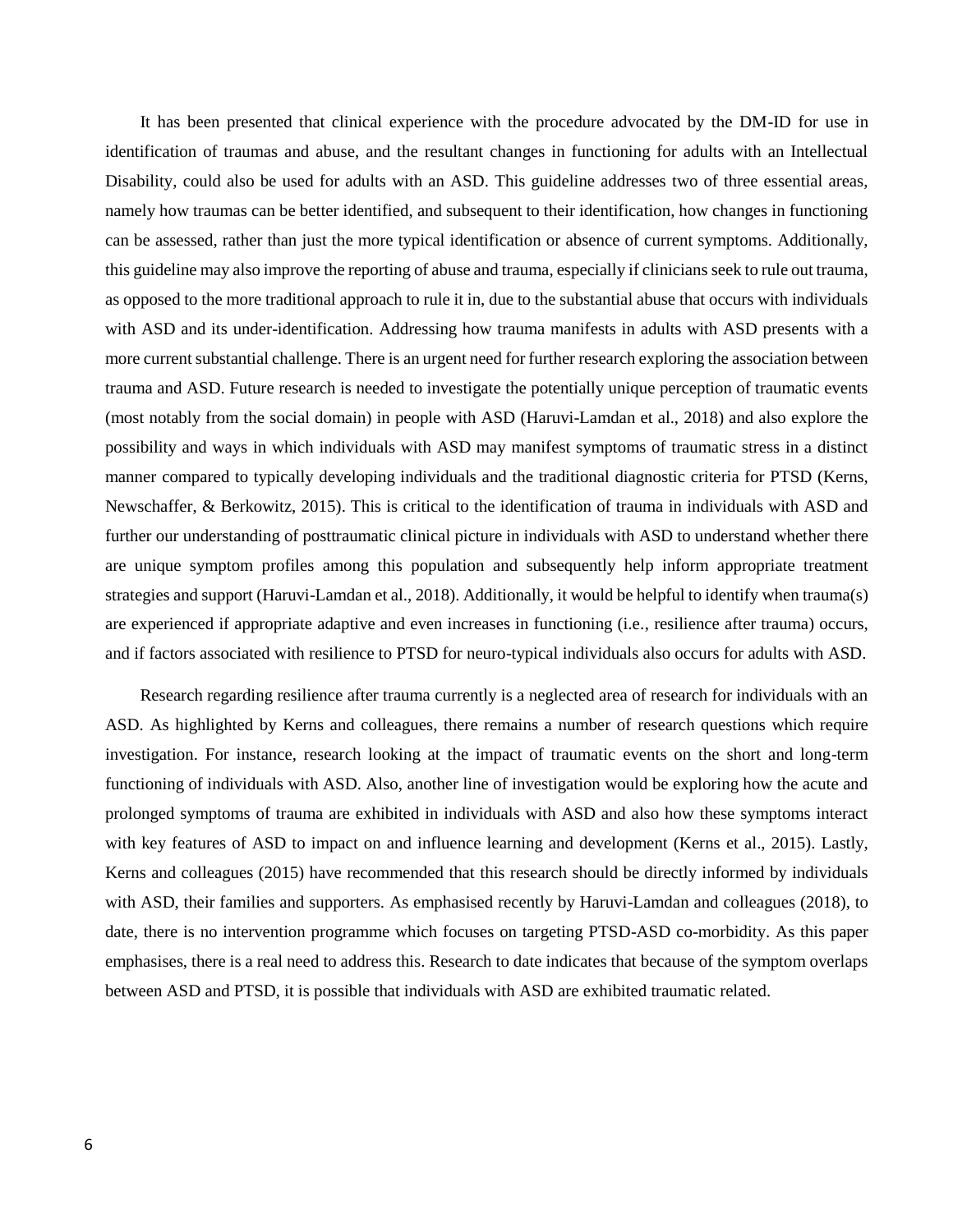### **Implications for Practice**

- Once PTSD has appeared it may exacerbate ASD symptoms, for example, through maladaptive coping strategies and reduced help-seeking behaviour.
- Due to a number of vulnerability factors, individuals with ASD may exhibit more severe emotional reactions to traumatic events.
- The Diagnostic Manual-Intellectual Disability (DM-ID, Fletcher, Loschen, Stavrakaki, & First, 2007) can be utilised when identifying, investigating and understanding trauma in adults with ASD. The DM-ID guidelines recommend first identifying traumatic events, followed by assessing changes in functioning after exposure to these events.
- Mehtar and Mukaddes (2011) developed, what they called, the Trauma Symptoms Investigation Form in Autistic Spectrum Disorders (TIF-ASD, see Mehtar & Mukaddes, 2011), which examines changes in verbal communication, behavioural problems, stereotypical and ritualistic behaviours, self-care skills, and vegetative symptoms. The aim of this form is to examine the effect of traumatic events on core symptoms of ASD as well as other associated behavioural features.
- It is important to highlight that, while the use of tools is helpful, it is important that they are used together with good clinical judgment.

**Conflicts of Interest** None.

## **Funding**

This paper was unfunded.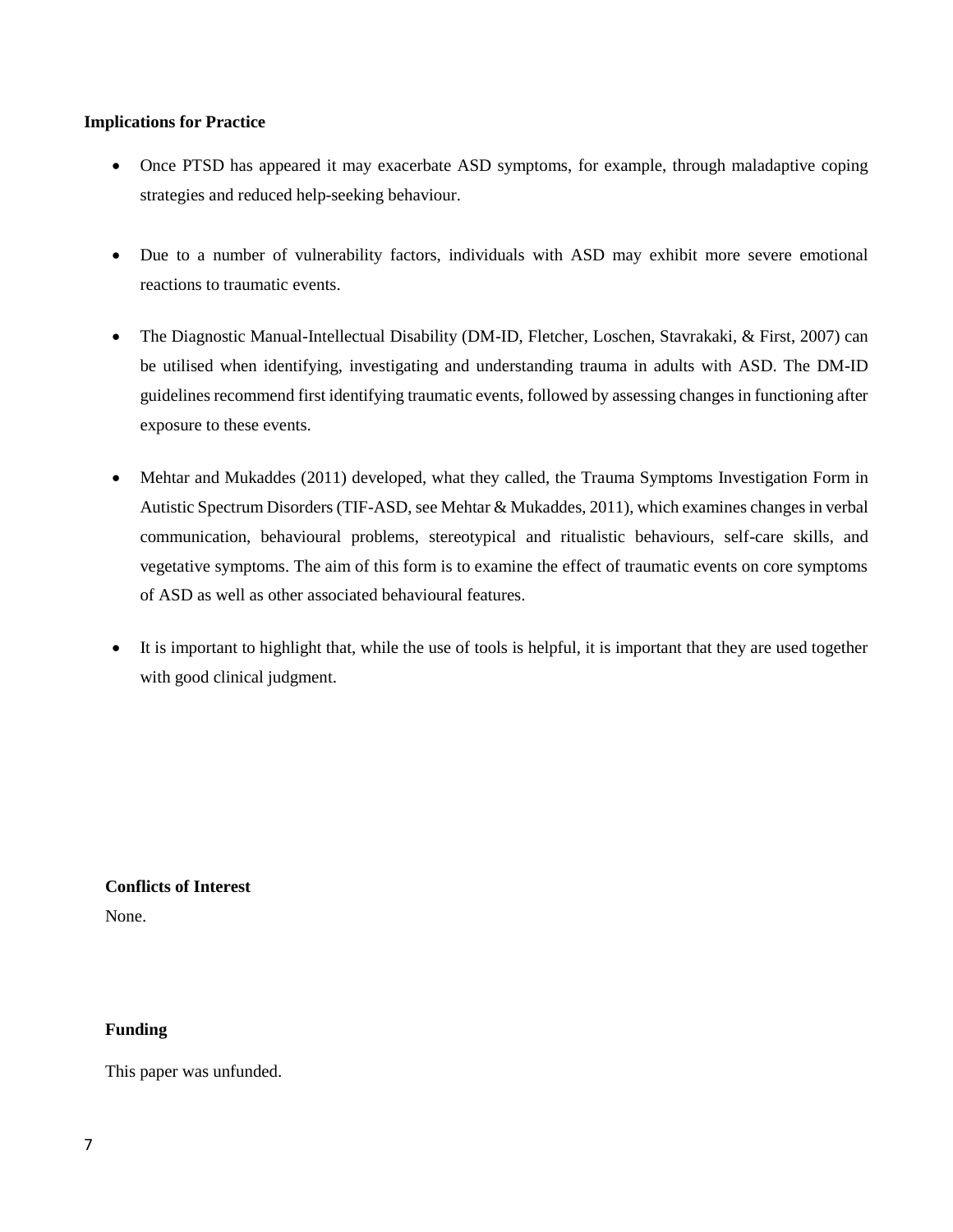#### **References**

American Psychiatric Association. (2013). *Diagnostic and statistical manual of mental disorders* (5th ed.). Washington, DC: Author.

Berg, K. L., Shiu, C. S., Acharya, K., Stolbach, B. C., & Msall, M. E. (2016). Disparities in adversity among children with autism spectrum disorder: A population based study. *Developmental Medicine and Child Neurology, 58,* 1124–1131.

Bishop-Fitzpatrick, L., Mazefsky, C. A., Minshew, N. J., & Eack, S. M. (2015). The relationship between stress and social functioning in adults with autism spectrum disorder and without intellectual disability. *Autism Research, 8(*2), 164-173.

Brown-Lavoie, S. M., Viecili, M. A., & Weiss, J. A. (2014). Sexual knowledge and victimization in adults with autism spectrum disorders. *Journal of Autism and Developmental Disorders, 44*(9), 2185-2196.

Brugha, T. S., McManus, S., Bankart, J., Scott, F., Purdon, S., Smith, J., ... & Meltzer, H. (2011). Epidemiology of autism spectrum disorders in adults in the community in England. *Archives of General Psychiatry, 68*(5), 459- 465.

Carrigan, N., & Allez, K. (2017). Cognitive Behaviour Therapy for Post‐Traumatic Stress Disorder in a person with an Autism Spectrum Condition and Intellectual Disability: A Case Study*. Journal of Applied Research in Intellectual Disabilities, 30*(2), 326-335.

Cook Jr, E. H., Kieffer, J. E., Charak, D. A., & Leventhal, B. L. (1993). Autistic disorder and post-traumatic stress disorder. *Journal of the American Academy of Child and Adolescent Psychiatry, 32*(6), 1292-1294.

Dell'Osso, L., Gesi, C., & Carmassi, C. (2016). Suicide and autism spectrum disorder: The role of trauma. *Journal of Psychopathology, 22*(2), 107-109.

Dell'Osso, L., Dalle Luche, R., & Carmassi, C. (2015). A new perspective in post-traumatic stress disorder: which role for unrecognized autism spectrum. *Int J Emerg Ment Health, 17(2), 436-438*.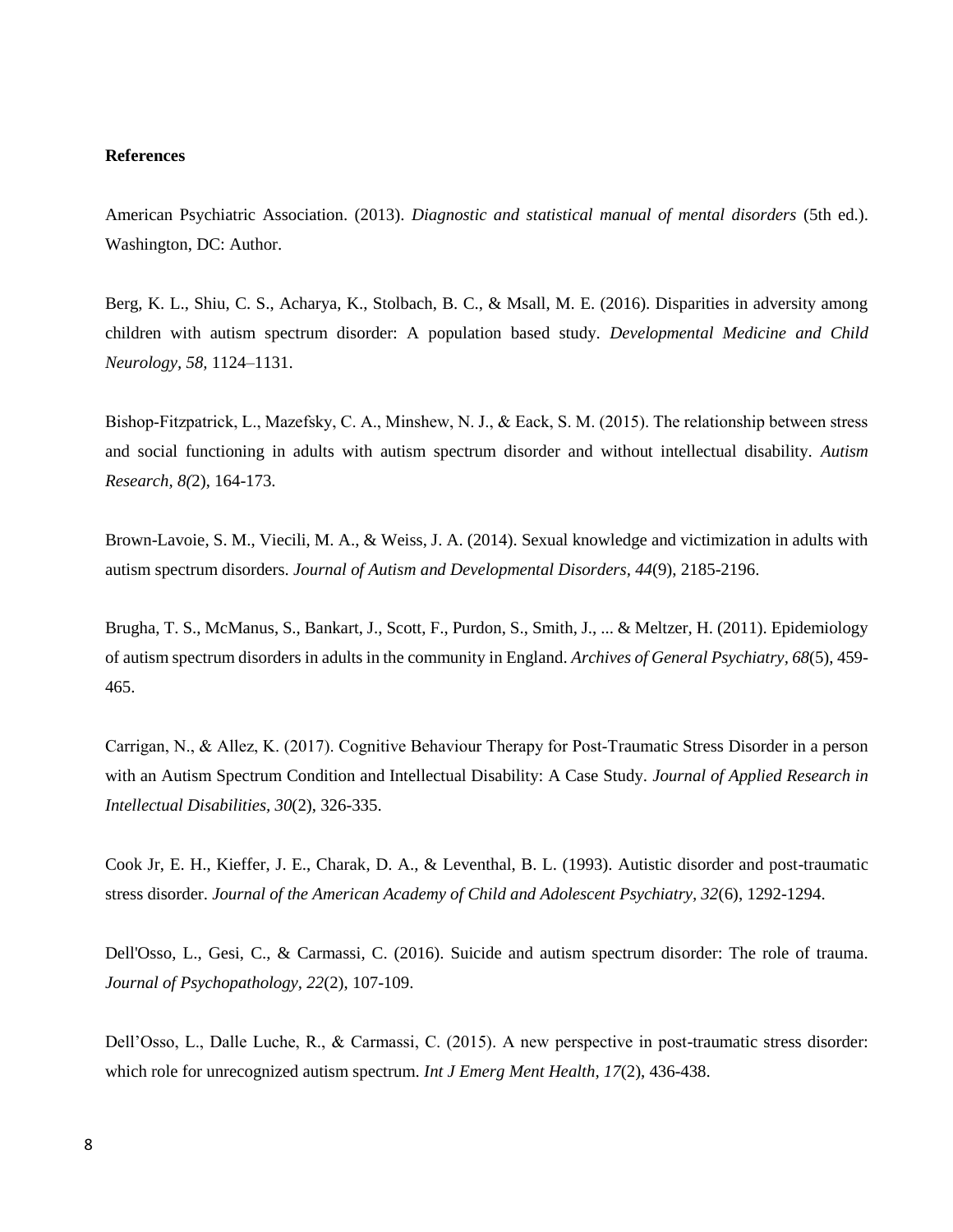Estell, D. B., Farmer, T. W., Irvin, M. J., Crowther, A., Akos, P., & Boudah, D. J. (2009). Students with exceptionalities and the peer group context of bullying and victimization in late elementary school. *Journal of Child and Family Studies, 18*(2), 136-150.

Fletcher, R. E., Loschen, E. E., Stavrakaki, C. E., & First, M. E. (2007). Diagnostic manual--intellectual disability: A textbook of diagnosis of mental disorders in persons with intellectual disability. National Association for the Dually Diagnosed.

Fombonne, E. (2009). Epidemiology of pervasive developmental disorders. *Pediatric Research, 65*(6), 591-598.

Fuld, S. (2018). Autism spectrum disorder: the impact of stressful and traumatic life events and implications for clinical practice. *Clinical Social Work Journal, 46*(3), 210-219.

Haruvi-Lamdan, N., Horesh, D., & Golan, O. (2018). PTSD and autism spectrum disorder: Co-morbidity, gaps in research, and potential shared mechanisms*. Psychological trauma: theory, research, practice, and policy, 10*(3), 290.

Hoover, D. W. (2015). The effects of psychological trauma on children with autism spectrum disorders: A research review. *Review Journal of Autism and Developmental Disorders, 2*(3), 287-299.

Im, D. S. (2016). Trauma as a contributor to violence in autism spectrum disorder. *Journal of the American Academy of Psychiatry and the Law Online, 44*(2), 184-192.

Kerns, C. M., Newschaffer, C. J., & Berkowitz, S. J. (2015). Traumatic childhood events and autism spectrum disorder. *Journal of Autism and Developmental Disorders, 45*(11), 3475-3486.

Kerns, C. M., & Kendall, P. C. (2012). The presentation and classification of anxiety in autism spectrum disorder. *Clinical Psychology: Science and Practice, 19*(4), 323-347.

King, R., & Desaulnier, C. L. (2011). Commentary: Complex post-traumatic stress disorder. Implications for individuals with autism spectrum disorders-Part II. *Journal on Developmental Disabilities, 17*(1), 47.

Kosatka, D., & Ona, C. (2014). Eye movement desensitization and reprocessing in a patient with Asperger's disorder: case report. *Journal of EMDR Practice and Research, 8*(1), 13-18.